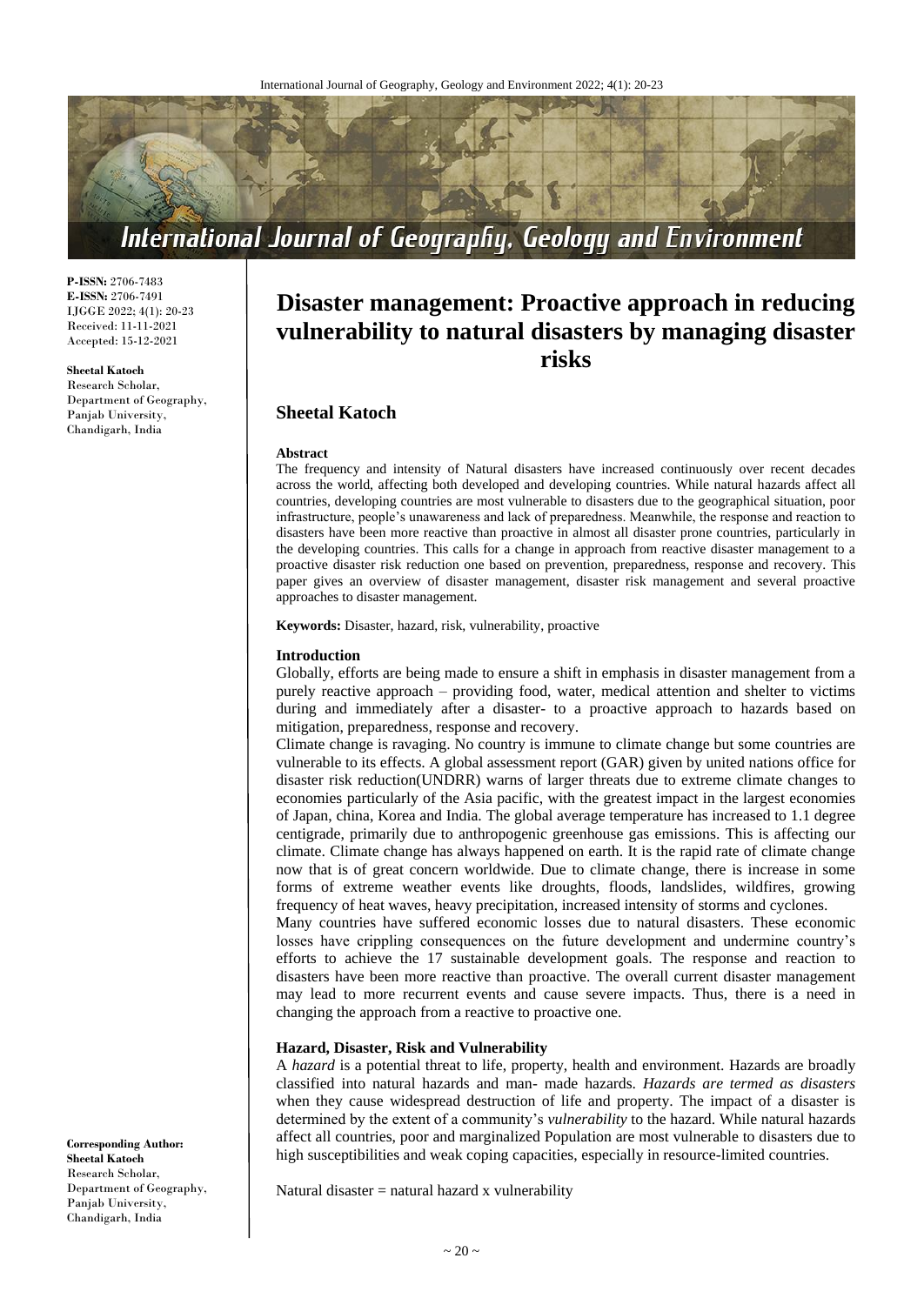*Risk* is the probability of any hazard to become a disaster. Risk is the probability that negative consequences may arise when hazard interact with vulnerable areas, people, property, environment. Hazards are the source of risks.

Risk = probability of hazard x degree of vulnerability and exposure

Hazard and risk are often used interchangeably. The risk that a community faces is mitigated by its level of preparedness, response and recovery or readiness. Natural hazards do not become disasters until or unless people are affected by it and in most cases these are the poor people who live in the most vulnerable settings with no preparedness.

## **Disaster Management**

Disaster management is the organization and management of resources and responsibilities in order to save lives and property against disasters. Disaster management cycle includes-

- 1. Disaster prevention- reducing the risk of disasters.
- 2. Mitigation- mitigating the severity or consequences of disaster.
- 3. Disaster preparedness.
- 4. Response- rapid and effective response to disasters.
- 5. Recovery- post disaster recovery and rehabilitation.

Thus we see that disaster management includes both predisaster reduction phase (1-2-3) and post- disaster recovery phase (4-5). One significant problem with disaster management cycle was that it still has a disaster- oriented focus. The focus has been more on response and recovery than on prevention. This means that all resources and activities are geared towards the disastrous events. The underlying causes of these disasters (eg- risk, hazards and vulnerability) are still not considered in most cases or it is the product of bureaucratic ignorance. Thus, there is a need to create a culture of prevention and not just a culture of reaction.

### **Disaster Risk Management**

Disaster risk reduction (DRR) is a new global thinking in the management of disasters and disaster risk. DRR describes the actions required to reduce the risk of disasters. It involves assessing, preventing, controlling and monitoring risks. Although often used interchangeably with Disaster risk reduction (DRR), disaster risk management (DRM) is the implementation of DRR which has the objective of reducing risks.

To strengthen DRR, international community took up the challenge at the united nation's world conference on disaster reduction (WCDR) in Japan in 2005, only some days after the 2004 Indian Ocean earthquake. HFA was formally approved at the WCDR. Hyogo framework for action (2005 – 2015) was the first internationally accepted framework for disaster risk reduction. The Sendai framework (2015-2030) is the successor instrument to the Hyogo framework for action for disaster risk reduction.

Historically, dealing with disasters focused on emergency response, but towards the end of the 20<sup>th</sup> century, it was recognized that disasters are not natural and that we can prevent losses by managing conditions of hazard, exposure and vulnerability. We cannot reduce the severity of natural

hazards but we can reduce the two components of risk that are vulnerability and exposure. We can reduce these two components by identifying and reducing the underlying drivers of risk, which are particularly related to poor economic development, degradation of the environment, poverty and inequality and climate change, which create and exacerbate conditions of hazard, exposure and vulnerability. Addressing these underlying risk drivers will reduce disaster risk, lessen the impacts of climate change and, consequently, maintain the sustainability of development. Before trying to reduce risk, we need to understand the hazards, and the exposure and vulnerability of people and assets to those hazards. Impact of a disaster depends on the vulnerability of a community. If we can manage the root cause of disasters, which is disaster risk, then disasters will not occur in the first place. Disaster risk is an indicator of poor development, so reducing disaster risk requires integrating DRR policy and DRM practice.

# **From disaster response to disaster prevention**

Natural hazards such as tsunamis, earthquake, floods, Volcanoes will always be there but it is the actions and often lack of actions of the policymakers which convert a natural hazard into a disaster. Natural hazards do not become disasters until or unless people are affected by it. And in most cases these are the poor people who live in the most vulnerable settings with no preparedness. There is clear evidence to suggest that low –income countries with weak governance are more vulnerable and less resilient to disaster risk (UNISDR). Poverty and inequality plays a role. When an earthquake strikes a poor country, more deaths and more economic losses will likely occur than when it hits a rich country like Japan. Japan has a long history of disasters but at the same time it is one of those country most prepared to deal with disasters by enforcing strict buildings and engineering codes.

Other than developmental issues, we also live in the world of major challenges. Our population is swirling and it will reach 9 billion by 2050. 70 % of that population is going to be concentrated in urban areas which increases their vulnerability. When coupled with fast moving effects of climate change, natural hazards will not even increase in number but they will intensify. Thus, it becomes more important to manage the root cause of disasters, which is disaster risk. DRR can help in making positive change and making communities more safe and secure. We need to manage risks, not just disasters. DRR is a part of sustainable development. All the countries are striving to achieve sustainable development goals. SDG's can be achieved by reducing disaster risk.

### **Proactive Tools**

Managing disasters requires managing risks with different tools.

Hard interventions include structural measures like land use planning, implementation of building codes and structural safety. Structural safety has two aspects:

- Design and construction of future buildings and facilities based on specific standards to prevent them from disastrous damages.
- Increasing the safety of existing weak buildings and facilities by reconstruction according to the standards.

Soft interventions include non-structural measures like awareness raising, policy making and legislation.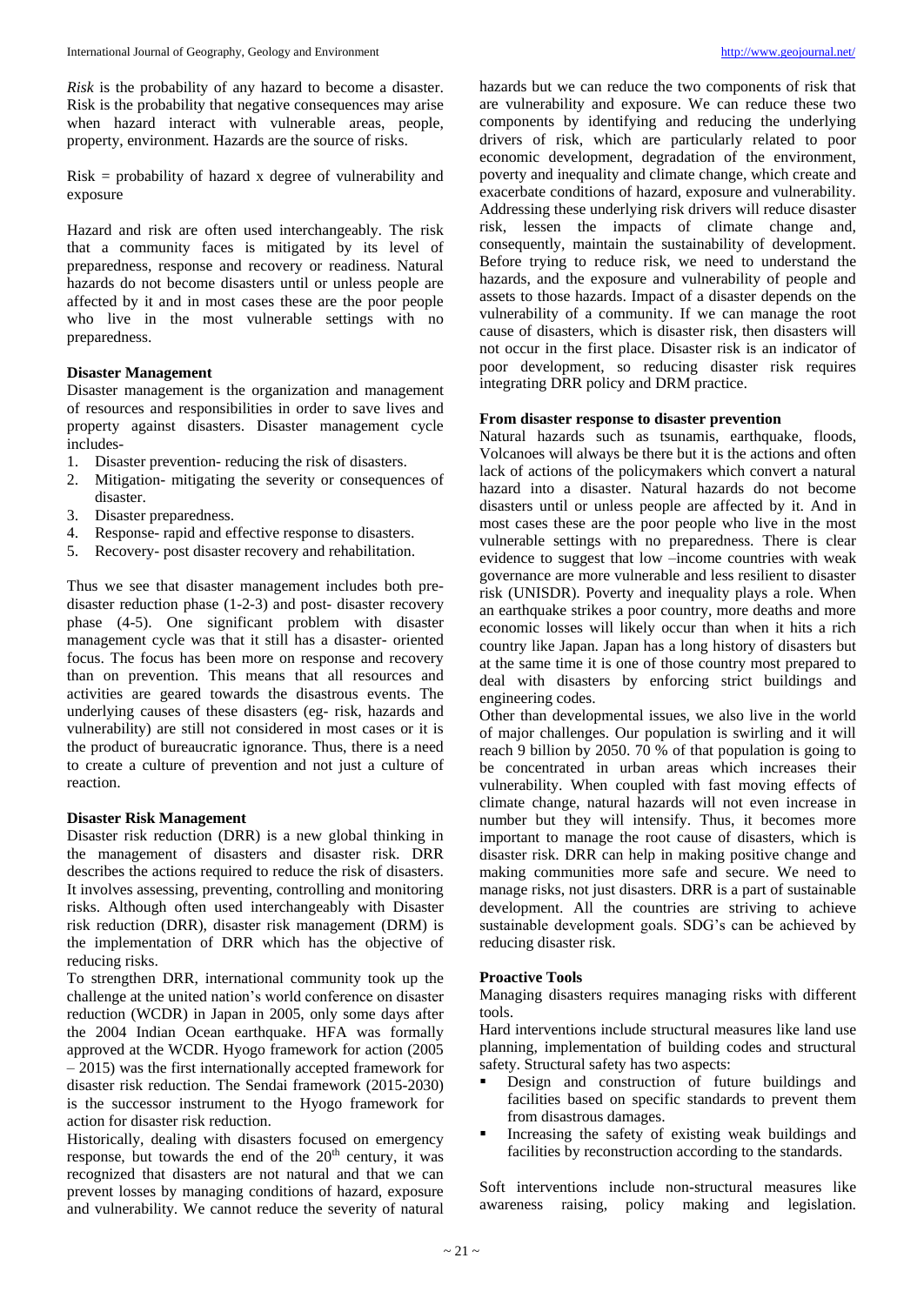Awareness building can be done through education and training. Education is one of the best media for making a community prepared for disasters. This can be started from educating the young children on disasters. Various aspects and materials on health, safety and hazards should be incorporated into the formal school curriculum. The aim of all these initiatives is to increase the knowledge and understanding of children about risk to teach preparedness and also how to react in times of disasters. Children are believed to be more receptive to new ideas than adults.

These tools are part of broader initiatives to make communities more resilient by ensuring they have more capacity to cope with a range of threat. Besides these interventions, there is need to improve the level of preparedness and its maintenance. There are several tools by which communities can be made more resilient to disasters.

- Increasing education, training (conducting safety drills) and public awareness as well as promoting a collective prevention and safety culture.
- Community participation: communities and local people have wealth of valuable skills and knowledge to offer.
- Early warning system: Talking about Indian Ocean tsunami (2004), it took 2 hrs for the tsunami to reach India from Indonesia. At that time there was no way to warn people. Killer here was not tsunami in itself or nature's wrath, it was lack of information, lack of early warning system to let the people know that they should not run towards the ocean but should run away from it.
- Scientific knowledge: while considering disaster risk reduction, it is important to take account of the scientific information on climate trends. Variability of climate change should also be considered while managing the risk of natural disasters. A region vulnerable to drought, may get floods in a short span of time due to climate variability. Therefore, disaster risk reduction should take account of the possibility of such surprises.
- **Local knowledge and public participation: Working** close with local people helps in developing skills to handle future disasters like in rebuilding homes, search and rescue. Thus, improving the knowledge base is important.
- Information sharing: The working organizations on disaster risk reduction should establish linkages with scientific institutes that can provide them necessary information.
- Use of technology: Technical and engineering aspects of any hazard includes hazard mapping, hazard modeling, GIS utilization and prediction. Instead of using technology only to respond, it is more important to use it to better prepare and to understand the risks around us.
- Quick means of communication: The information related to disaster should reach the vulnerable groups on time. It should be conveyed down by all means of communication like radio, television, internet, telephones.
- **Risk identification:** We must always look backward before planning forwards. Previous years data of disasters can help in future planning against disasters. Appropriate communication of robust risk information at the right time can raise awareness and trigger action.
- Improving building codes.
- Flood and storm surge protection.
- Planting trees to stabilize slopes.
- **Exacuation.**
- **•** Preparing emergency supplies.
- Resource planning.
- Deployment planning.
- Land use planning
- $\blacksquare$  Insurance
- Finance and contingency planning- providing financial protection for people and businesses at risk.
- Building check dams and bridges
- Better urban planning
- Contingency plans
- Sustainable development
- Relocating exposed people and assets away from a hazard area.
- Policy making and legislation- laws and policies are needed to implement strict land use and building construction codes.
- Incorporating disaster risk management into national planning and investment.
- Public and private investment- governments need to invest in the collection, management and dissemination of risk information.
- Collaboration- different organizations should work together to fight against disasters.

## **Conclusion**

Hazards are termed as disasters when they cause widespread destruction of life and property. There's nothing natural about disasters. These are the natural hazards which convert into a disaster, most often due to lack of actions of the policymakers. The frequency and the intensity of the natural hazards have increased in the recent years due to climate change. Both developed and developing economies have suffered huge losses. While natural hazards affect all countries, poor and marginalized population are most vulnerable to disasters due to high susceptibilities and weak coping capacities especially in resource-limited countries. The impact of a disaster is determined by the extent of a community's vulnerability to the hazard. Disasters can be managed by managing disaster risk. By understanding the two components of risk- vulnerability and exposure, we can control disaster risk. Disaster risk is an indicator of poor development, so reducing disaster risk requires integrating DRR policy and DRM practice. In the post-disaster stage, the authorities and public have been quite responsive. However, prevention and preparedness are still lacking. The government and aid organizations usually act after the disaster has taken place. Thus, there is a need to act proactively rather than being only reactive in handling disasters. Man-made factors, natural causes and managerial issues, are the factors that have contributed to the problem. The coordination and the public awareness are the challenges in improving disaster management. Efforts should be made to alleviate the problems through legal framework establishment and community participation programs. We need a public policy that promote better buildings codes and enforcement mechanisms. If we build are public policies around the simple principles of DRR, we can lessen the impact of disasters. DRR is a part of sustainable development, so it must involve every part of society- government, non- government organizations and the private sector. We need to manage risks, not just